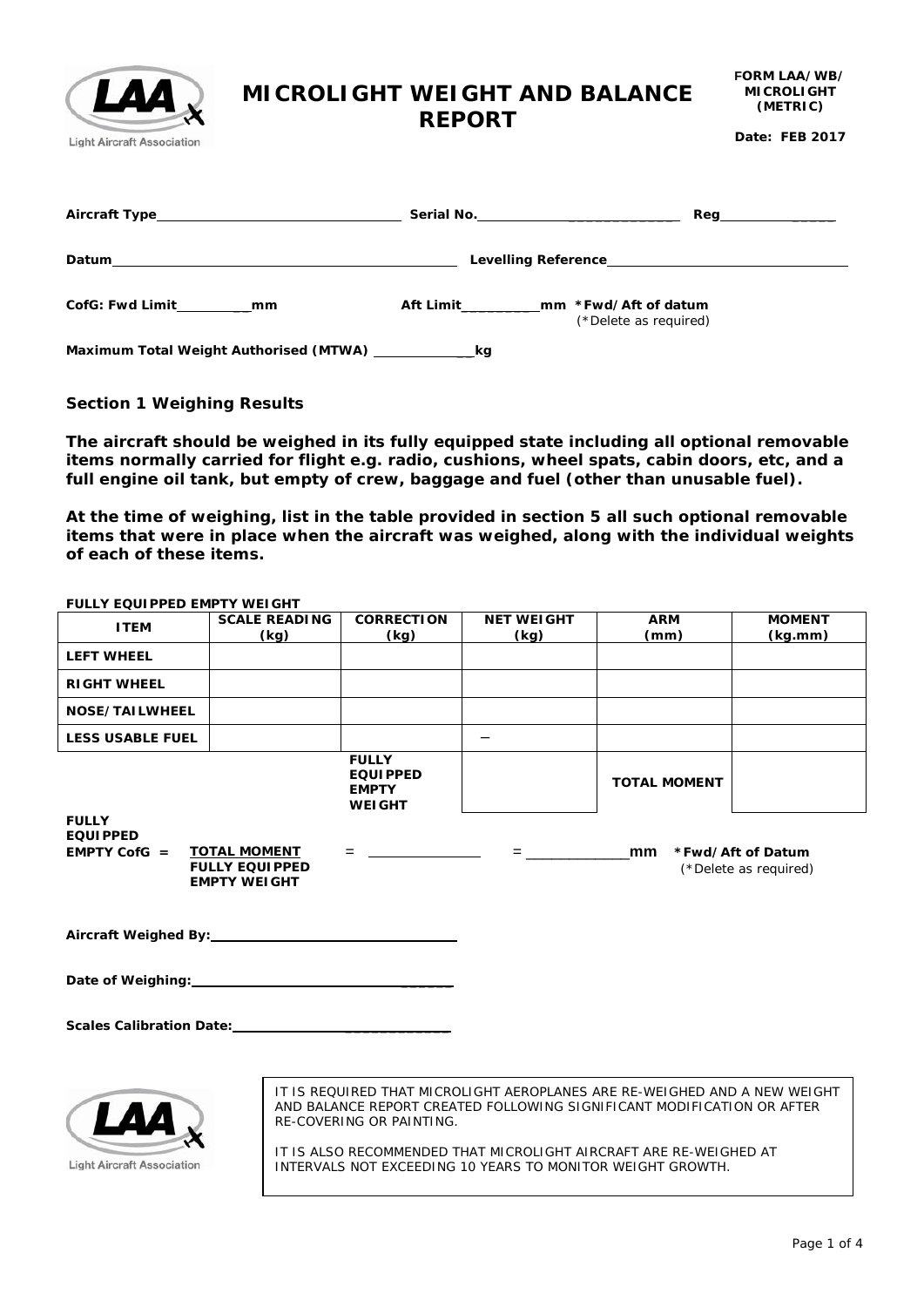### **Section 2 Variable Load Items**

| <b>ITEM</b>                               | <b>QTY</b>    | <b>WEIGHT</b><br>(kg) | <b>ARM</b><br>(mm) | <b>MOMENT</b><br>(kg.mm) |
|-------------------------------------------|---------------|-----------------------|--------------------|--------------------------|
| <b>PILOT</b>                              |               |                       |                    |                          |
| <b>PASSENGER</b>                          |               |                       |                    |                          |
| <b>PASSENGER</b>                          |               |                       |                    |                          |
| <b>MAXIMUM FUEL -</b><br><b>MAIN TANK</b> | <b>Litres</b> |                       |                    |                          |
| <b>MAXIMUM FUEL -</b><br>Aux. TANK(S)     | <b>Litres</b> |                       |                    |                          |
| <b>MAXIMUM ALLOWED</b><br><b>BAGGAGE</b>  |               |                       |                    |                          |
| <b>OTHER</b>                              |               |                       |                    |                          |
| <b>OTHER</b>                              |               |                       |                    |                          |

| Section 3 Weight and Balance<br><b>Changes in Service</b>                                           | <b>FULLY</b><br><b>EQUIPPED</b><br><b>EMPTY</b><br>WEIGHT (kg) | CG/ARM<br>(mm)                     | <b>MOMENT</b><br>(kg.mm)                |
|-----------------------------------------------------------------------------------------------------|----------------------------------------------------------------|------------------------------------|-----------------------------------------|
| DATA FROM LAST WEIGHING =                                                                           |                                                                |                                    |                                         |
| <b>CHANGE DUE TO:</b>                                                                               | $(\pm \text{ wt change})$                                      | (item CG position)                 |                                         |
|                                                                                                     |                                                                | $\boldsymbol{\mathsf{x}}$          | $=$                                     |
| <b>CHANGE DUE TO:</b>                                                                               | $(\pm \text{ wt change})$                                      | (item CG position)                 |                                         |
|                                                                                                     |                                                                | $\boldsymbol{\mathsf{x}}$          | $=$                                     |
| <b>CHANGE DUE TO:</b>                                                                               | $(\pm \text{ wt change})$                                      | (item CG position)                 |                                         |
|                                                                                                     |                                                                | X                                  | $=$                                     |
| REVISED FULLY EQUIPPED EMPTY WEIGHT =                                                               |                                                                | <b>REVISED TOTAL</b><br>$MOMENT =$ |                                         |
| <b>REVISED</b><br><b>REVISED TOTAL MOMENT</b><br>EMPTY CofG $=$ $=$<br>DEVICED FULLY FAULODED FMDTV |                                                                | mm *Fwd/Aft of Datum               | $\lambda + \lambda = \lambda + \lambda$ |

**REVISED FULLY EQUIPPED EMPTY WEIGHT**

(\*Delete as required)

## **Section 4 Loading examples**<br>NOTE: Use this section to check whet

NOTE: Use this section to check whether pilot weights of between 55 and 86 kg, passenger weights of 0 to 86 kg, and 'worst case' choices of fuel and baggage weight can be accommodated without exceeding the aircraft's MTWA or loaded cg limits – or if not, how the pilot must limit these variable weight items to keep inside the permitted weight and cg envelope. See TL 3.16 Guidance on Weight and Balance and example sheets.

|                                                     |                                       | <b>MOST FORWARD CofG LOADING</b> |                          |                             | <b>MOST REARWARD CofG LOADING</b> |                          |
|-----------------------------------------------------|---------------------------------------|----------------------------------|--------------------------|-----------------------------|-----------------------------------|--------------------------|
| <b>ITEM</b>                                         | <b>WEIGHT</b><br>(kg)                 | <b>ARM</b><br>(mm)               | <b>MOMENT</b><br>(Kg.mm) | <b>WEIGHT</b><br>(kg)       | <b>ARM</b><br>(mm)                | <b>MOMENT</b><br>(kg.mm) |
| <b>FULLY EQUIPPED</b><br>A/C EMPTY<br><b>WEIGHT</b> |                                       |                                  |                          |                             |                                   |                          |
| <b>PILOT</b>                                        |                                       |                                  |                          |                             |                                   |                          |
| <b>PASSENGER</b>                                    |                                       |                                  |                          |                             |                                   |                          |
| <b>BAGGAGE</b>                                      |                                       |                                  |                          |                             |                                   |                          |
| <b>OTHER</b>                                        |                                       |                                  |                          |                             |                                   |                          |
| <b>ZERO FUEL</b><br><b>TOTALS</b>                   |                                       |                                  |                          |                             |                                   |                          |
| ZERO FUEL $CG =$                                    | $MOMENT =$<br><b>WEIGHT</b>           |                                  |                          | $MOMENT =$<br><b>WEIGHT</b> |                                   |                          |
| <b>FUEL (TO GROSS</b><br><b>WEIGHT MAX)</b>         |                                       |                                  |                          |                             |                                   |                          |
| <b>TOTALS</b>                                       |                                       |                                  |                          |                             |                                   |                          |
| $LOADED$ CofG $=$                                   | <b>MOMENT</b><br>$=$<br><b>WEIGHT</b> |                                  |                          | $MOMENT =$<br><b>WEIGHT</b> |                                   |                          |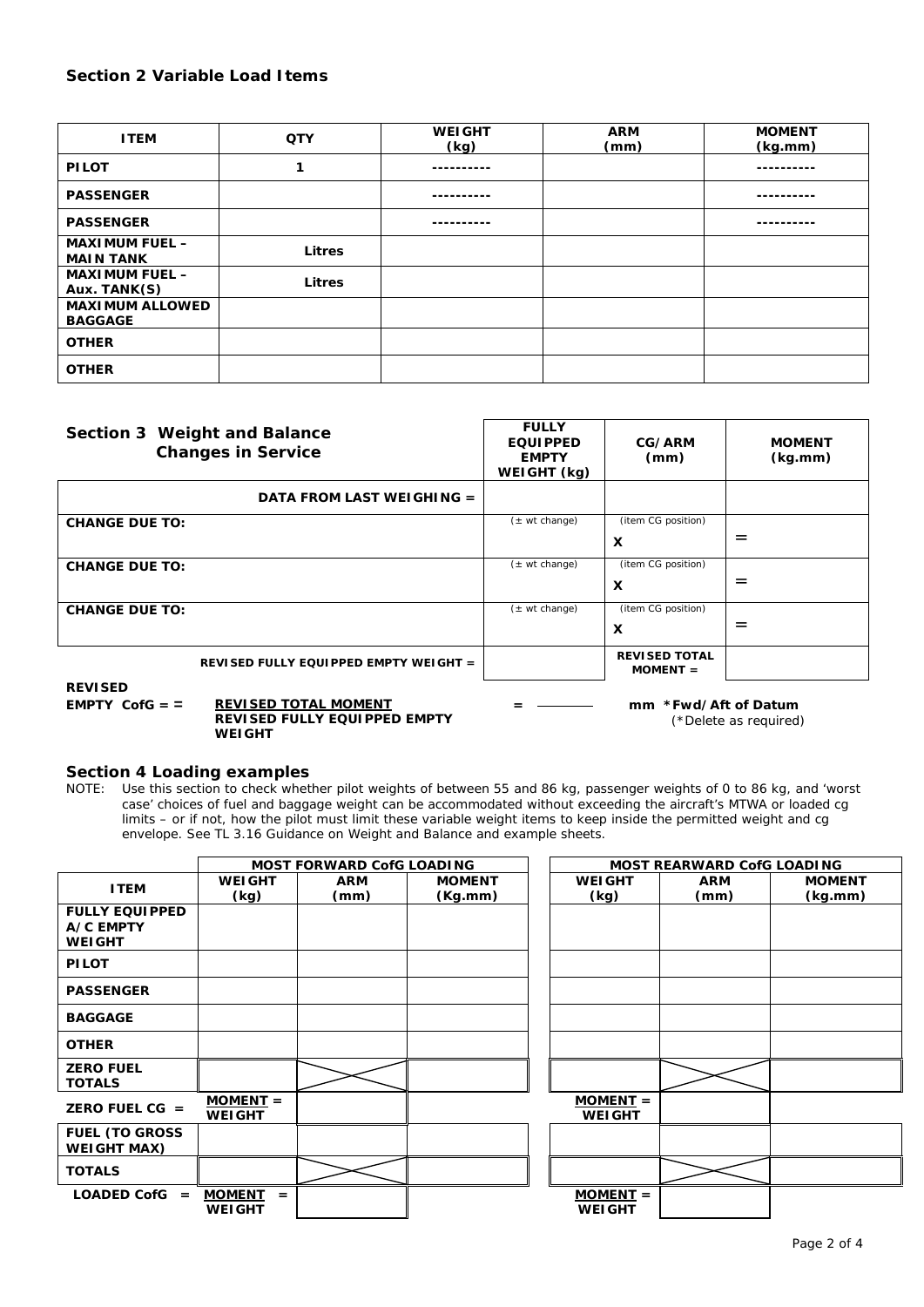### **Section 5 Calculation of Basic Empty Weight**

List below all optional equipment fitted at the time of weighing(For example Headsets, Cushions, Ballistic Parachute, Fire Extinguisher, First Aid Kit, etc.) Add up the weights of all these items and write down the total in the space below.

| OPTIONAL ITEM | <b>TYPE</b>                           | WEIGHT kg |
|---------------|---------------------------------------|-----------|
|               |                                       |           |
|               |                                       |           |
|               |                                       |           |
|               |                                       |           |
|               |                                       |           |
|               |                                       |           |
|               |                                       |           |
|               |                                       |           |
|               |                                       |           |
|               |                                       |           |
|               |                                       |           |
|               |                                       |           |
|               |                                       |           |
|               | Total Weight of<br>optional equipment | kg        |

Basic Empty Weight = Fully Equipped Empty Weight – Total Weight of Optional Equipment

= \_\_\_\_\_\_\_\_ - \_\_\_\_\_\_\_ kg  $=$  \_\_\_\_\_\_\_\_\_\_\_\_\_\_\_\_\_\_\_\_\_\_\_\_\_\_\_ kg

### **Section 6 Maximum Permitted Basic Empty Weight**

For most common microlight types, the maximum permitted basic empty weight when fitted with the standard engine type(s) is listed in the TADS for the type. Where a TADS is not available this can be calculated as described in TL 3.16 'Guidance on Weight and Balance'.

Max Permitted Basic Empty Weight =  $\frac{1}{2}$  =  $\frac{1}{2}$  kg

Check that the Basic Empty Weight in Section 5 above is less than this Max Permitted Basic Empty Weight.

#### **Section 7 Data for Microlight Weight Placard –** see notes overleaf

See note #

| <b>FULLY EQUIPPED EMPTY WEIGHT</b>                                  | kg     |   |
|---------------------------------------------------------------------|--------|---|
| DATE OF WEIGHING                                                    |        |   |
| MAXIMUM PERMITTED BASIC EMPTY WEIGHT                                | kg     | 3 |
| <b>MAXIMUM PERMITTED TOTAL WEIGHT AUTHORISED</b>                    | kg     | 4 |
| MAXIMUM FUEL LOAD WITH TWO CREW OF 86 Kg EACH                       |        | 5 |
| (ZERO BAGAGE)                                                       | litres |   |
| MAXIMUM COMBINED CREW WEIGHT WITH FULL FUEL TANKS<br>(ZERO BAGGAGE) | kg     | 6 |